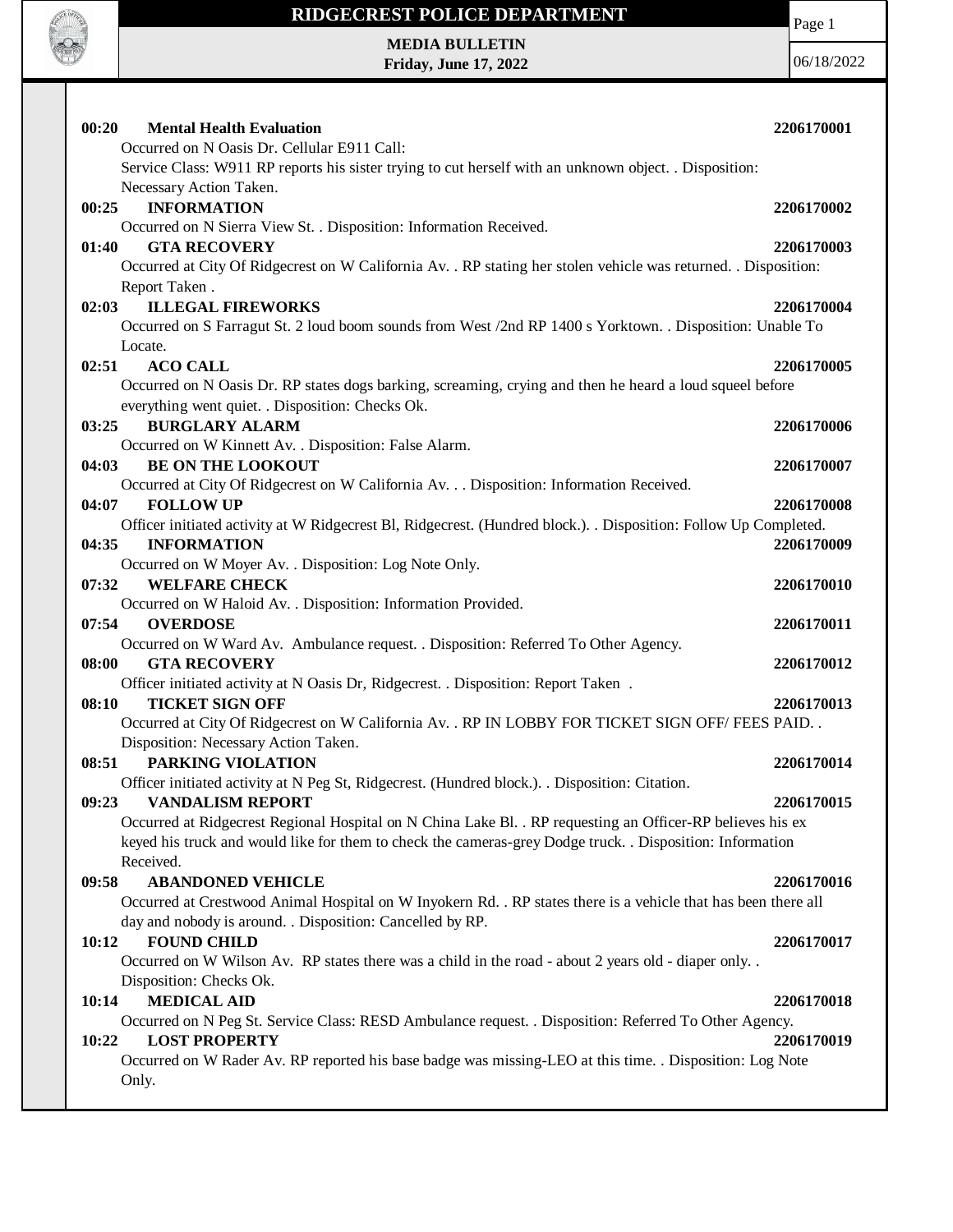

### **RIDGECREST POLICE DEPARTMENT**



| 10:26 | <b>CODE VIOLATION</b>                                                                                                 | 2206170020 |
|-------|-----------------------------------------------------------------------------------------------------------------------|------------|
|       | Officer initiated activity at N Randall St, Ridgecrest. . Disposition: Report Taken.                                  |            |
| 10:54 | <b>ACO CALL</b>                                                                                                       | 2206170021 |
|       | Occurred on W Windy Lynn Av. Barking dog -on going problem requesting ACO do speak to the owners. .                   |            |
|       | Disposition: Animal Control Handled.                                                                                  |            |
| 10:56 | <b>ACO - ANIMAL BITE</b>                                                                                              | 2206170022 |
|       | Officer initiated activity at Indian Wells Drive Thru Dairy, W Ridgecrest Bl, Ridgecrest. . Disposition: Animal       |            |
|       | Control Handled.                                                                                                      |            |
| 10:57 | <b>ACO - ANIMAL BITE</b>                                                                                              | 2206170023 |
|       | Officer initiated activity at W Upjohn Av, Ridgecrest. . Disposition: Animal Control Handled.                         |            |
| 10:57 | <b>ACO - ANIMAL BITE</b>                                                                                              | 2206170024 |
|       | Officer initiated activity at E Commercial Av, Ridgecrest. . Disposition: Animal Control Handled.                     |            |
| 11:14 | <b>CONTACT CITIZEN</b>                                                                                                | 2206170025 |
|       | Occurred on W Wilson Av. Contact via 21. . Disposition: Negative Contact.                                             |            |
| 11:51 | <b>DOMESTIC DISTURBANCE</b>                                                                                           | 2206170026 |
|       | Occurred at Town & Country Mobile Home Park on N Norma St. . Anthony is her bf and he is abusive the                  |            |
|       | male is leaving the home and she states that she is pregnant and he hit her                                           |            |
|       | DVIR/Preston, Jennifer and Seeman, Anthony/prev dating/non cohab/one child in common/arguing over                     |            |
|       | pregnancy issues. . Disposition: Domestic Violence Documentation.                                                     |            |
| 12:16 | 911 HANG UP                                                                                                           | 2206170027 |
|       | Occurred at City Of Ridgecrest on W California Av. . Hang up, no answer on call back. . Disposition:                  |            |
|       | Necessary Action Taken.                                                                                               |            |
| 12:17 | PARKING VIOLATION                                                                                                     | 2206170028 |
|       | Officer initiated activity at W Sonja Ct, Ridgecrest. . Disposition: Warning (Cite/Verbal).<br><b>CONTACT CITIZEN</b> |            |
| 12:21 | Occurred at City Of Ridgecrest on W California Av. . Requesting contact via 21 - has questions about a                | 2206170029 |
|       | restraining order getting dropped. . Disposition: Information Provided.                                               |            |
| 12:46 | <b>SUSPICIOUS CIRCUMSTANCES</b>                                                                                       | 2206170030 |
|       | Occurred at Krispy Donuts on N China Lake Bl. . Older 2 door red pick up parked by the exits and the male is          |            |
|       | slumped over the wheel - not moving. . Disposition: Checks Ok.                                                        |            |
| 12:54 | <b>INFORMATION</b>                                                                                                    | 2206170031 |
|       | Occurred at City Of Ridgecrest on W California Av. . Male wanting to know if his wife called us for help. .           |            |
|       | Disposition: Information Received.                                                                                    |            |
| 12:57 | <b>LAND TRESPASS</b>                                                                                                  | 2206170032 |
|       | Occurred on W Haloid Av. Rp dropped video footage off of subject who keeps trespassing onto property.                 |            |
|       | contact via 21. Disposition: Information Received.                                                                    |            |
| 12:58 | <b>FOLLOW UP</b>                                                                                                      | 2206170033 |
|       | Officer initiated activity at Ridgecrest Regional Hospital, N China Lake Bl, Ridgecrest. . Disposition: Follow Up     |            |
|       | Completed.                                                                                                            |            |
| 13:05 | <b>FOUND PROPERTY</b>                                                                                                 | 2206170034 |
|       | Occurred at Leroy Jackson Park on E French Av. . Rp dropped of Drivers license. . Disposition: Report Taken.          |            |
| 13:09 | <b>CONTACT CITIZEN</b>                                                                                                | 2206170035 |
|       | Occurred at Ridgecrest Regional Hospital on N China Lake Bl. . RRH ER. . Disposition: Information Received.           |            |
| 13:16 | <b>CODE VIOLATION</b>                                                                                                 | 2206170036 |
|       | Officer initiated activity at W Kinnett Av, Ridgecrest. . Disposition: Report Taken.                                  |            |
| 13:19 | <b>CHILD ABUSE REPORT</b>                                                                                             | 2206170037 |
|       | Occurred on N Cisco St. RP states a chunk of son's hair is missing from father. Disposition: Information              |            |
|       | Received.                                                                                                             |            |
|       |                                                                                                                       |            |

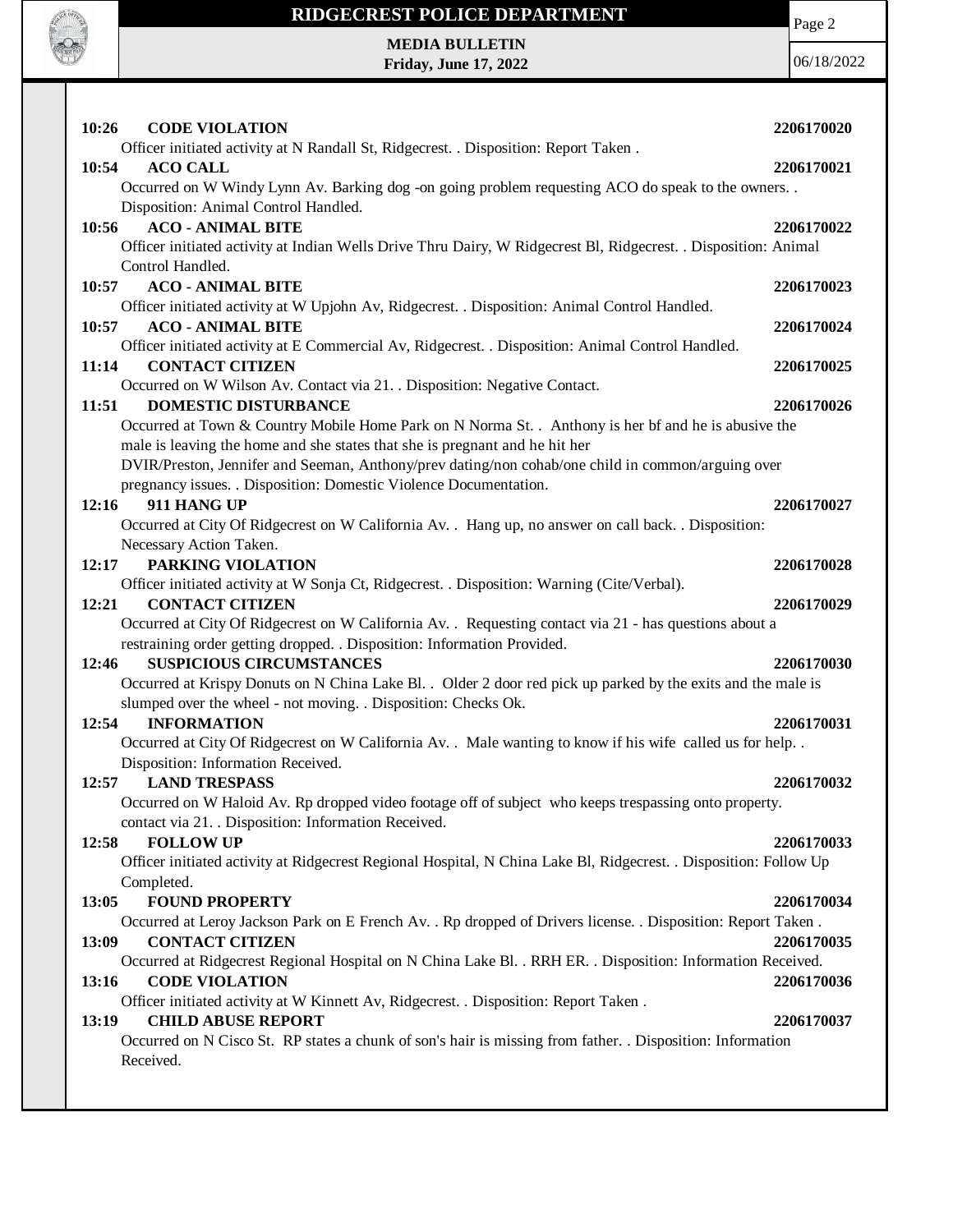

### **RIDGECREST POLICE DEPARTMENT**

Page 3

**MEDIA BULLETIN Friday, June 17, 2022**

| 13:30<br><b>ACO CALL</b><br>Officer initiated activity at W Tamarisk Av, Ridgecrest. (Hundred block.). . Disposition: Animal Control                                                                                                                                                      | 2206170038 |
|-------------------------------------------------------------------------------------------------------------------------------------------------------------------------------------------------------------------------------------------------------------------------------------------|------------|
| Handled.<br>13:45<br><b>ACO CALL</b><br>Officer initiated activity at W Windy Lynn Av, Ridgecrest. . Disposition: Animal Control Handled.                                                                                                                                                 | 2206170039 |
| <b>HARASSMENT</b><br>13:47<br>Occurred at City Of Ridgecrest on W California Av. . RP IS BEING HARASSED WOULD LIKE TO SPEAK<br>WITH AN OFFICER TO ASK QUESTIONS. IN LOBBY. . Disposition: Information Provided.                                                                           | 2206170040 |
| <b>ACO CALL</b><br><b>14:00</b><br>Officer initiated activity at Town & Country Mobile Home Park, N Norma St, Ridgecrest. Deceased bird. .<br>Disposition: Animal Control Handled.                                                                                                        | 2206170041 |
| <b>ACO CALL</b><br>14:09<br>Officer initiated activity at N Peg St, Ridgecrest. (Hundred block.) Loose dog. . Disposition: Animal Control<br>Handled.                                                                                                                                     | 2206170042 |
| 14:11<br><b>SUBPOENA SERVICE</b>                                                                                                                                                                                                                                                          | 2206170043 |
| Officer initiated activity at S Margalo St, Ridgecrest. . Disposition: Necessary Action Taken.<br><b>CONTACT CITIZEN</b><br>14:15                                                                                                                                                         | 2206170044 |
| Occurred at City Of Ridgecrest on W California Av. . RP would like to know if she is listed on a RO. .<br>Disposition: Information Provided.                                                                                                                                              |            |
| <b>SUBPOENA SERVICE</b><br>14:22<br>Officer initiated activity at E California Av, Ridgecrest. . Disposition: Necessary Action Taken.                                                                                                                                                     | 2206170045 |
| <b>ACO CALL</b><br>14:27                                                                                                                                                                                                                                                                  | 2206170046 |
| Officer initiated activity at S Valley St, Ridgecrest. . Disposition: Animal Control Handled.<br>14:34<br><b>VANDALISM REPORT</b><br>Occurred on W Langley Av. RP STATES THE BROTHERS PROPERTY HAVE BROKEN WINDOWS                                                                        | 2206170047 |
| CONTACT VIA 21. . Disposition: Information Received.                                                                                                                                                                                                                                      |            |
| 15:38<br><b>MEDICAL AID</b>                                                                                                                                                                                                                                                               | 2206170049 |
| Occurred on W French Av. Ambulance request. . Disposition: Referred To Other Agency.<br>15:45<br><b>CONTACT CITIZEN</b>                                                                                                                                                                   | 2206170050 |
| Occurred at City Of Ridgecrest on W California Av. Disposition: Information Received.<br>15:46<br><b>THEFT</b>                                                                                                                                                                            | 2206170051 |
| Occurred on W Howell Av. RP would like to file a report . contact via 21. . Disposition: Report Taken.<br><b>MEDICAL AID</b><br>17:00                                                                                                                                                     | 2206170052 |
| Occurred on N Robalo St. Ambulance request. . Disposition: Referred To Other Agency.<br>17:38<br><b>CONTACT CITIZEN</b><br>Occurred at City Of Ridgecrest on W California Av. . RP states they have video of someone possibly in their<br>back yard. . Disposition: Information Received. | 2206170053 |
| <b>BIKE CHECK</b><br>18:27                                                                                                                                                                                                                                                                | 2206170054 |
| Officer initiated activity at Casey's Steaks & Bbq, N China Lake Bl, Ridgecrest. . Disposition: Warning<br>(Cite/Verbal).                                                                                                                                                                 |            |
| <b>MEDICAL AID</b><br>18:40                                                                                                                                                                                                                                                               | 2206170055 |
| Occurred on E White Oak Dr. Cellular E911 Call: EMS REQUEST. . Disposition: Referred To Other Agency.                                                                                                                                                                                     |            |
| <b>DISTURBANCE - SUBJECT</b><br>18:43<br>Occurred on W Plumblossom Ct. Cellular E911 Call: RP stating 30 yo son is having psych episode/screaming                                                                                                                                         | 2206170056 |
| breaking objects in back yard. . Disposition: Warning (Cite/Verbal).<br><b>INFORMATION</b><br>18:46                                                                                                                                                                                       | 2206170057 |
| Occurred on S Porter St. No police issues. . Disposition: Log Note Only.                                                                                                                                                                                                                  |            |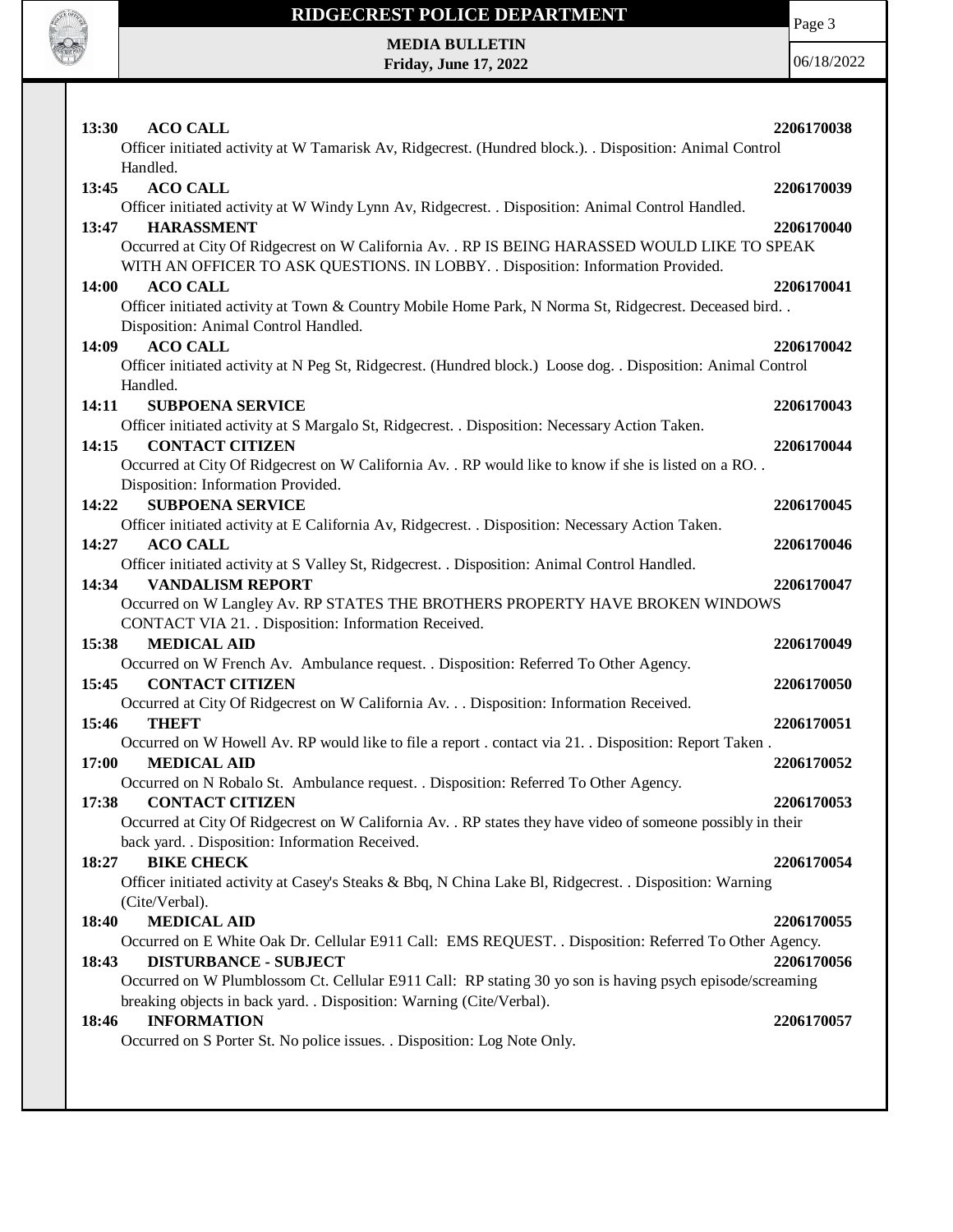

# **RIDGECREST POLICE DEPARTMENT MEDIA BULLETIN**

**Friday, June 17, 2022**

Page 4

| 18:50<br><b>INFORMATION</b>                                                                                  | 2206170058 |
|--------------------------------------------------------------------------------------------------------------|------------|
| Occurred on S Porter St. LOGGING INCOMING CALLS                                                              |            |
| @1843:50/1849:36/1851:40/1903:58/1906:12/1923:00/1924:34/1930:56/1931:49/1941:44/2036:52/2038:41.            |            |
| Disposition: Log Note Only.                                                                                  |            |
| <b>HIT AND RUN - NON INJURY</b><br>18:51                                                                     | 2206170059 |
| Occurred at W Felspar Av/N China Lake Bl. Fire hydrant down/water geyser. . Disposition: Report Taken.       |            |
| <b>LAND TRESPASS</b><br>19:29                                                                                | 2206170060 |
| Occurred at Walmart Supercenter on E Bowman Rd. . RP stating mary johnston wt tank / khaki pants/sitting     |            |
| pharm/eating merch                                                                                           |            |
| SA/Johnston, Marychristina Rose 07/31/1990 WNO RM055929A/ARREST/SUPP 22-414/\$5K BAIL/148.9 PC               |            |
| OPEN 602. . Disposition: Arrest Made.                                                                        |            |
| <b>EXTRA PATROL</b><br>19:31                                                                                 | 2206170061 |
| Occurred on N Broadway St. RP stating WMA/wt cap/was prowling RP's jeep last night. . Disposition: Checks    |            |
| Ok.                                                                                                          |            |
| <b>CONTACT CITIZEN</b><br>19:38                                                                              | 2206170062 |
| Occurred at City Of Ridgecrest on W California Av. . Restraining order questions/10-21. . Disposition:       |            |
| Information Provided.                                                                                        |            |
| <b>CONTACT CITIZEN</b><br>19:57                                                                              | 2206170063 |
| Occurred at City Of Ridgecrest on W California Av. . RP in lobby for UNK. . Disposition: Referred To Other   |            |
| Agency.                                                                                                      |            |
| <b>MEDICAL AID</b><br>20:01                                                                                  | 2206170064 |
| Occurred on S Greenlawn St. Cellular E911 Call: Lift assist. . Disposition: Referred To Other Agency.        |            |
| <b>MEDICAL AID</b><br>20:06                                                                                  | 2206170065 |
| Occurred at Naws on (Unknown Address). . Cellular E911 Call: EMS request. . Disposition: Referred To Other   |            |
| Agency.                                                                                                      |            |
| <b>MEDICAL AID</b><br>20:13                                                                                  | 2206170066 |
| Occurred at Town & Country Mobile Home Park on N Norma St. . Cellular E911 Call: EMS request. .              |            |
| Disposition: Referred To Other Agency.                                                                       |            |
| <b>LAND TRESPASS</b><br>20:37                                                                                | 2206170067 |
| Occurred on W Haloid Av. HMA WHT T BLK SHORTS/LS SE SIDE. . Disposition: Unable To Locate.                   |            |
| DRIVING UNDER THE INFLUENCE<br>20:51                                                                         | 2206170068 |
| Occurred at W Dolphin Av/S China Lake Bl. Cellular E911 Call: Report of silver f-150 driving recklessly/SB   |            |
| china lake/LS @ Jessmart. . Disposition: Unable To Locate.<br>21:17<br><b>ILLEGAL FIREWORKS</b>              | 2206170069 |
| Occurred at W Graaf Av/N Alene Av. Single caller reporting fire works in the area. . Disposition: Checks Ok. |            |
| <b>ACO CALL</b><br>21:19                                                                                     | 2206170070 |
| Occurred on W Wildrose Av. . Disposition: Animal Control Handled.                                            |            |
| <b>INFORMATION</b><br>21:22                                                                                  | 2206170071 |
| Occurred on N Sierra View St. . Disposition: Log Note Only.                                                  |            |
| 21:26<br><b>BURGLARY ALARM</b>                                                                               | 2206170072 |
| Occurred at Mission Bank on N Norma St. Disposition: False Alarm.                                            |            |
| <b>DISTURBANCE - SUBJECT</b><br>21:32                                                                        | 2206170073 |
| Occurred at E Church Av/S Broadway St. Cellular E911 Call: wma wt hat/shorts/circulating                     |            |
| area/yelling/screaming. . Disposition: Unable To Locate.                                                     |            |
| 21:46<br><b>LAND TRESPASS</b>                                                                                | 2206170074 |
| Officer initiated activity at Burroughs High School, E French Av, Ridgecrest. . Disposition: Warning         |            |
| (Cite/Verbal).                                                                                               |            |
|                                                                                                              |            |
|                                                                                                              |            |